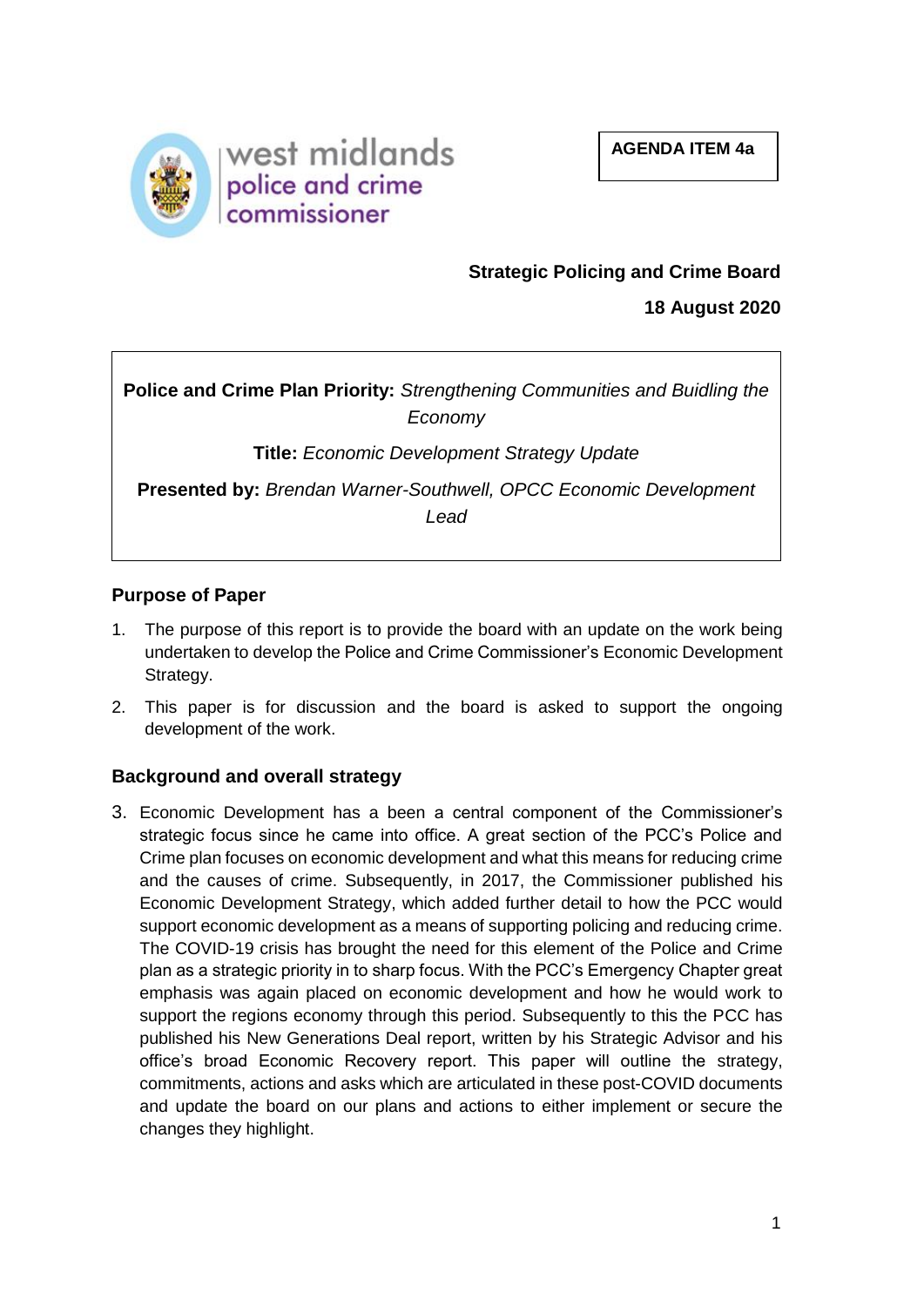# **The Covid Context**

- 4. The economic consequences of Covid-19 are going to be significant. The last few months have seen an unparalleled shutting down of large parts of the economy. Forecasters state that the UK is on course to enter an 'unprecedented recession' that is likely to be the deepest we have seen in a hundreds of years. The unemployment rate is set to double, with more than two million people expected to lose their jobs by the end of June.
- 5. The West Midlands is expected to severely feel the effects of this crisis. Consultancy firm KPMG predict that the economic impact of the coronavirus pandemic will hit the West Midlands harder than any other region. They have said that an analysis of the likely impact this year on the UK's regions, showed that the closure of car plants and mothballing of hundreds of factories connected to the automotive sector, meant the region's economy would shrink by 10.1%. The West Midlands is already home to some of the UK's poorest communities. Three of its seven local authorities - Birmingham, Sandwell and Wolverhampton - are in the top 20 most deprived in the country. Many people within these communities work in low paid and insecure jobs. The economic downturn we are now seeing has meant many of these jobs are disappearing first, with the West Midlands disproportionately affected and at risk of mass unemployment. As McKinsey found in their recent report,

*"People and places with the lowest incomes are the most vulnerable to job loss. Nearly 50% of all the jobs at risk are in occupations earning less than £10 per hour."* 

The forecasted economic effect of Covid-19 is very likely to hit these already disadvantaged communities extremely hard.

- 6. The economy is intrinsically linked to crime. Countless research studies have been conducted on both the effect that crime has on the economy and also the knock on effects that economic down turn have on crime. The Home Office's 2018 report into the The Economic and Social Costs of Crime, estimates that, for the 2015/16 period, the total cost of crime against individuals was in the region of £50billion and £9billion for crimes against businesses. Further, if we look to Ministry of Justice's 2019 report into the yearly cost of reoffending we can see that for the 2016 period, the yearly cost of reoffending was in the region of £18.1billion.
- 7. We can also view this from the reverse perspective, that when society goes through a period of economic hardship there will be an adverse effect on society, which in turn leads to a rise in crime. Crime can be an indicator that not all of the correct economic levers are being pulled in order to reduce impact and harm on people. This can be seen no more clearly than the United Nation's report on the impacts of economic down turn on crime after the 2008 global financial crisis.
- 8. Similarly, we have a seen a change in factors over the Covid-19 period which have resulted in an increased likelihood and record of certain crime types over the initial period of this crisis. Fraud is anticipated to increase over the next few weeks and months, we have seen an alarming increase in online related Child Sexual Exploitation over this period, as lock down eases and victims are able to present at local authorities we are expecting to see a spike in recorded cases of domestic abuse. All of these crimes have economic consequences for the individuals involved and therefore also an impact on the wider economy.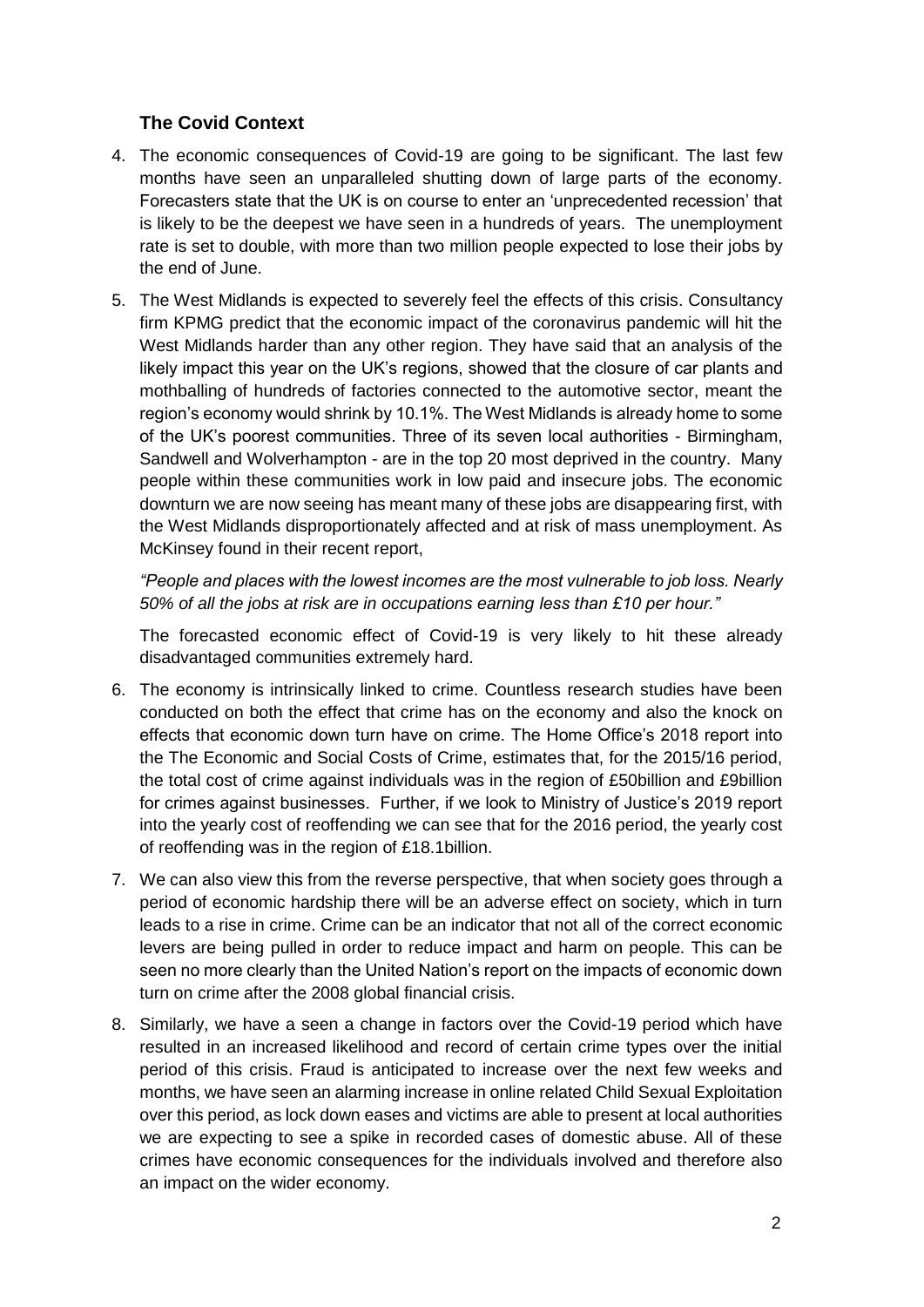### The overarching strategic response to Economic Recovery in the time of Covid:

- 9. In early April of 2020 the PCC published his Emergency Chapter, an update to the 2016-2020 West Midlands Police and Crime Plan. This chapter was not intended to overwrite the current Police and Crime Plan, which will still be worked against until the Commissioner leaves office in May 2021, but will provide new objectives to suit the needs which have been generated with the current crisis. As early as April it was recognised in this chapter that aspects of economic recovery would have to be considered as our proposed recovery for the next year. In the PCC's Emergency Chapter great focus was given to economic recovery. The Chapter was split into four key themes:
	- West Midlands Police responds efficiently and effectively to COVID-19, and works in partnership to protect the public of the West Midlands
	- Protect the organisational health of West Midlands Police, so it not only responds to the national emergency effectively, but recovers and returns to normality as quickly as possible
	- Leading and supporting a partnership response to the national emergency
	- Ensure the Office of the Police and Crime Commissioner does all it can to effectively respond to the national emergency, including commissioning services that mitigate its effect and support the return to normality
- 10. This final theme focused on the recovery element of the plan back in April, whilst Britain was in lockdown. As part of that was a focus on economic recovery. The Chapter reads:

'*Supporting wider economic activity The crisis will have significant economic consequences. We will use the OPCC's spending power, and the spending power of the Force, to ensure that we procure in a way which will benefit the economy of the West Midlands. We will seek to buy services and goods locally, and use social value assessments to shape procurement decisions as far as possible. We will work with public sector partners to adopt a similar approach.* 

We will work with our partners to identify and support businesses which have an *elevated risk of crime during this period. We will work with partners to support the economic recovery of the region, as we recognise the potential risk of unemployment and economic harm on increases in crime.*'

11. Having this strategic focus on economic recovery means that our progress against this commitment is assessed through the relavent forums where our progress on the Emergency Chapter is assessed. This means that the overall economic workstream sits under the strategic structures in place around the Emergency Chapter.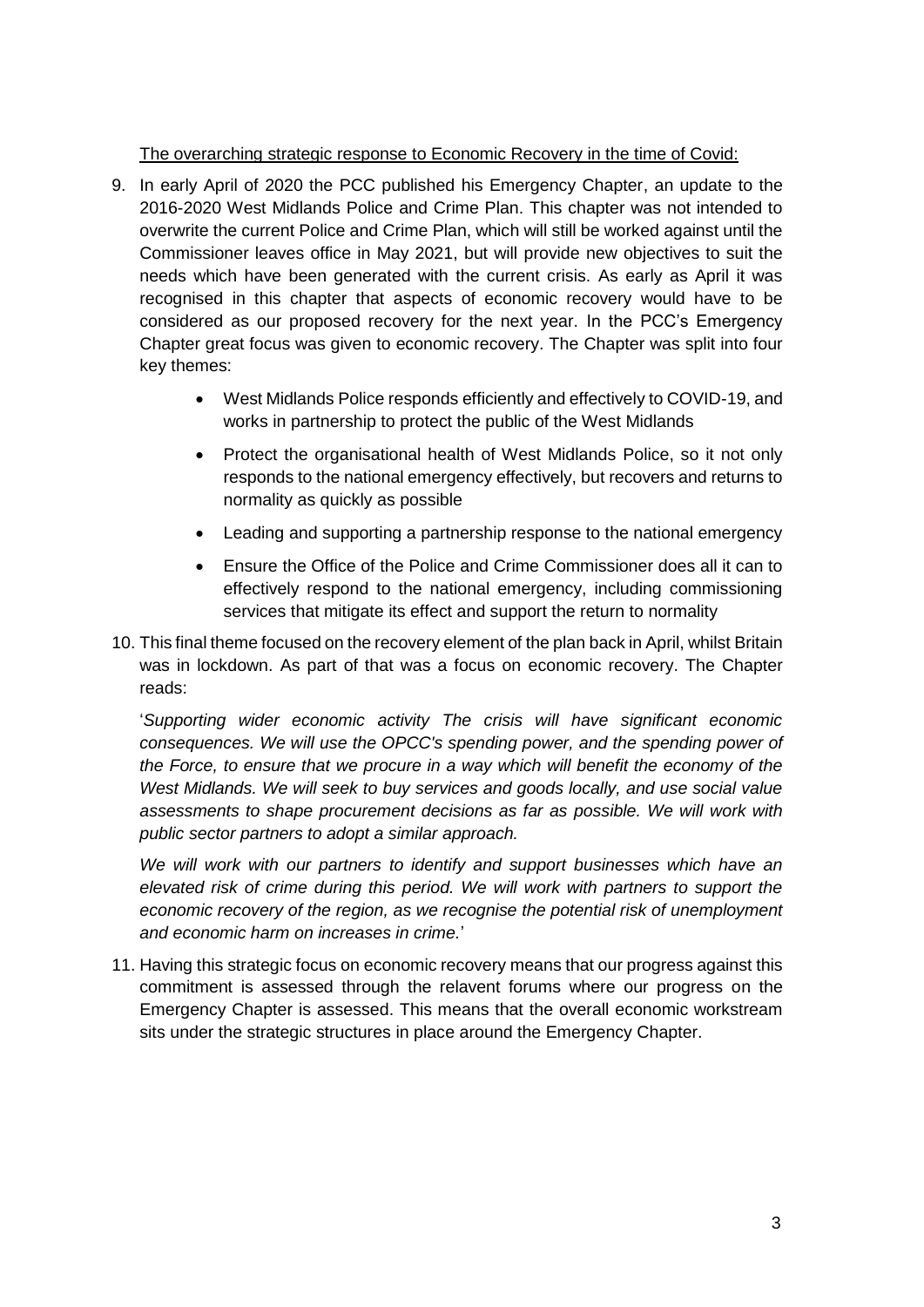The Economicc Focused Strategy – Economic Recovery with Policing and Crime

- 12. On the 2<sup>nd</sup> of July 2020 the PCC launched his report on the importance of policing and crime when looking at economic recovery from Covid-19. This report was titled: [Economic Recovery from COVID-19: The Importance of Policing and Crime when](https://www.westmidlands-pcc.gov.uk/pcc-launches-major-report-to-ensure-the-end-of-lockdown-doesnt-a-return-to-rising-crime/)  [Supporting the West Midlands Economic Recovery from Covid-19.](https://www.westmidlands-pcc.gov.uk/pcc-launches-major-report-to-ensure-the-end-of-lockdown-doesnt-a-return-to-rising-crime/) This report set out to articulate to the wider West Midlands public and private sectors three things. Firstly the way in which crime, and therefore policing, is inter-related with economic recovery. See points 6 and 7 for details of this. Secondly what our offer is the West Midlands to help mitigate the areas we interact with, which have an economic impact, from being adversely affected by the pandemic. Finally the report seeks to make requests of both the public and private sectors of the West Midlands to state what is needed from partners to mitigate the worst impacts of Covid-19 on economic recovery in the areas we interact with.
- 13. To discern which areas of focus needed to go into the report senior staff members across the PCC's office were consulted, whose views ultimately decided which themes would be included in the report. The report is therefore comprised of the following themes:
	- Unemployment
	- School Closures
	- Youth Violence
	- Fraud
	- Criminal Justice System
	- Organised Crime
	- Business Crime
	- Homeless Population
	- Victims Services
	- Child Sexual Exploitation
	- Transport
	- Community Restart
	- Substance Misuse
- 14. This report will not go into the detail of all of the offers and requests in the Economic Recovery from Covid-19 report, but will articulate how this report is being used to articulate our asks to partners.
- 15. Behind this report sits an action plan which has been added to by staff from across the OPCC. This action document details forums where sections of this document needs to be taken in order to be able to make the requests stipulated within the report. At present the contents of this report has been taken to a number of different forums including West Midlands CSP, the Combined Authority's Economic Recovery group, Local Criminal Justice Board and a number of different CSPs. Further forums in which the report will be taken are yet to be finalised.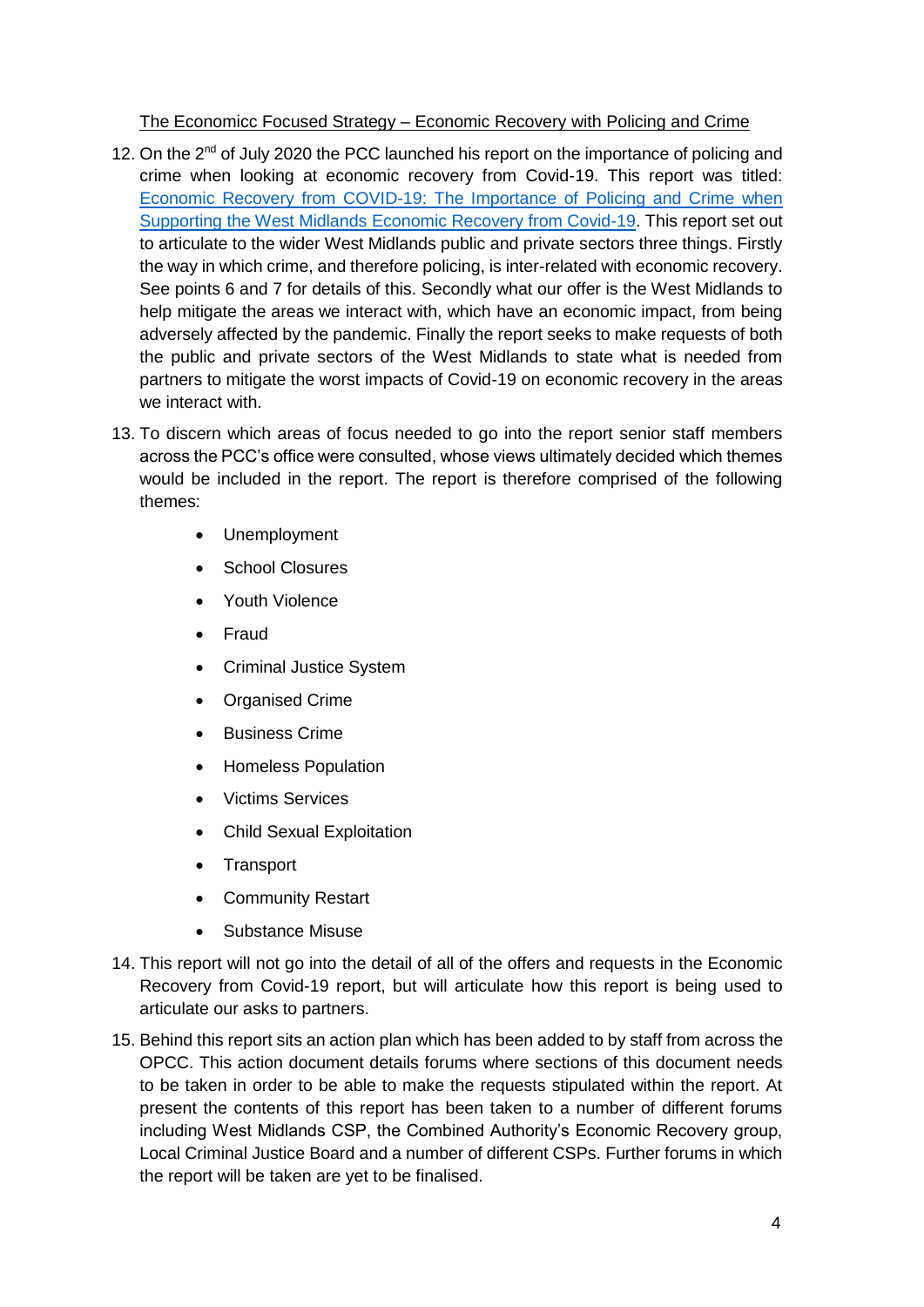## Youth Unemployment – [A Future Generations Deal](https://www.westmidlands-pcc.gov.uk/pcc-publishes-report-calling-for-a-future-generations-deal-to-avoid-the-ticking-time-bomb-of-youth-unemployment-and-crime-in-the-west-midlands/)

- 16. As is clearly highlighted in the Economic Recovery report, one of the key elements of the financial crisis we are about to enter, which will have a huge impact on crime levels, is the likely increasing levels of youth unemployment. In late May of this year, the PCC's Strategic Advisor published a report stipulating what needed to be done by the government to mitigate the 'ticking time bomb' of youth unemployment. The report highlighted how costly unemployment, and as a result poor wellbeing is to society, with repercussions being felt not just in policing and the criminal justice space but also with regards to the knock effects to the health and social care sectors as well as the strain on the benefits system. The report then gave a series of 13 recommendations for government stimulus packages which needed to be developed in order to mitigate the levels of youth unemployment we are likely to see. These 13 suggested areas were as follows:
	- New Youth Deal

Which is a call for funding for employers to provide entry to jobs and training for young people. This is a call for two streams of funding. Firstly, funding to go to businesses to encourage them to reach out to young people who are already disenfranchised. The second element of this to provide wrap around support regarding mental health and self-confidence. An example of the type of support model which could be commissioned is the Enterprise for Employment model the DPCC has just commissioned in Birmingham, which provides a 'place then train' wrap around support model to securing and then sustaining work. Disadvantaged young people need support sustaining work, not just getting into it.

#### • Green Energy Youth Deal

This is a call for government to invest in training the next generation of young people in renewable and green energy sectors. The hope is with this that this will simultaneously provide great careers and tackle the climate crisis.

Health & Social Care Youth Deal

A stimulus package focused on creating jobs within the health and social care sectors.

#### Post-apprenticeship Deal

A package to ensure that investment in new skills is not lost once a young person's apprenticeship ends. Young people need to have security that there is work on the other side of their apprenticeship

## • Young Entrepreneurs Deal

A call on the government to provide support to organisations who support young people into business or starting their own social enterprises.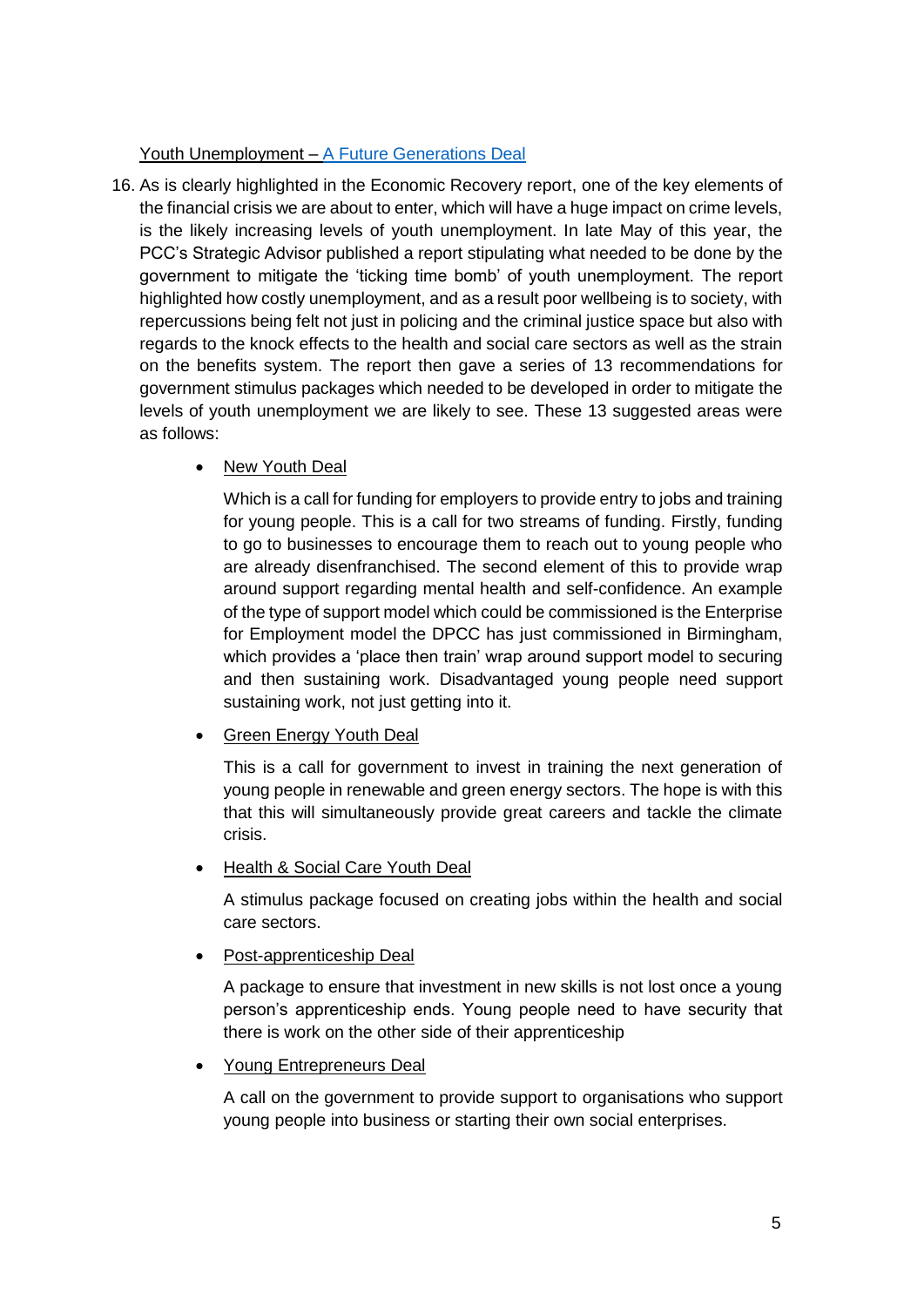## • Youth Community Deal

An ask of government to provide funding to facilitate large community projects that provide opportunities for meaningful skills and training development.

• Further Education Deal

There should be a stimulus package by government to provide additional funding to further education colleges to help them reach out to young people not in education and support them into new virtual courses focused on skills.

New Study Deal

A call on the government to create a new grant programme to provide more opportunities for virtual and post-lockdown learning.

Youth Virtual World Deal

This is a call on government to provide a package to help young people access virtual education tools. It was stated in the report that this should be accompanied with a training package for parents and guardians on safeguarding their children from online exploitation and scams.

Youth Mental Health Deal

This was a call for the government to look urgently at funding for mental health support services for young people, such as through virtual counselling services or mentors with mental health expertise attached to schools or further education.

## • Happy Schools Deal

This is a call for a fund from government to allow schools to maintain closer relationships with young people, who are experiencing social challenges, whilst they are experiencing the adverse social and economic consequences of Covid-19. The report states that if we do not intervene to support young people at the earliest opportunity with the multiple social issues already present and made worse outside of school, then we are likely to have a generation of people who won't be able to contribute to the economy, which will cost society greatly.

Community Teams Deal

This wasa a call for the government to provide funding to community hubs that have sprung up across the West Midlands and the UK to help local people in this time of crisis. This will help the hubs to solve problems before they get so bad that some young people living in these conditions fall into sustained unemployment and crime.

17. All of these recommendations are outside of the PCC's remit to implement. This document was intended to be used as a tool to lobby and start conversations with partners about how to implement the necessary changes which are needed to mitigate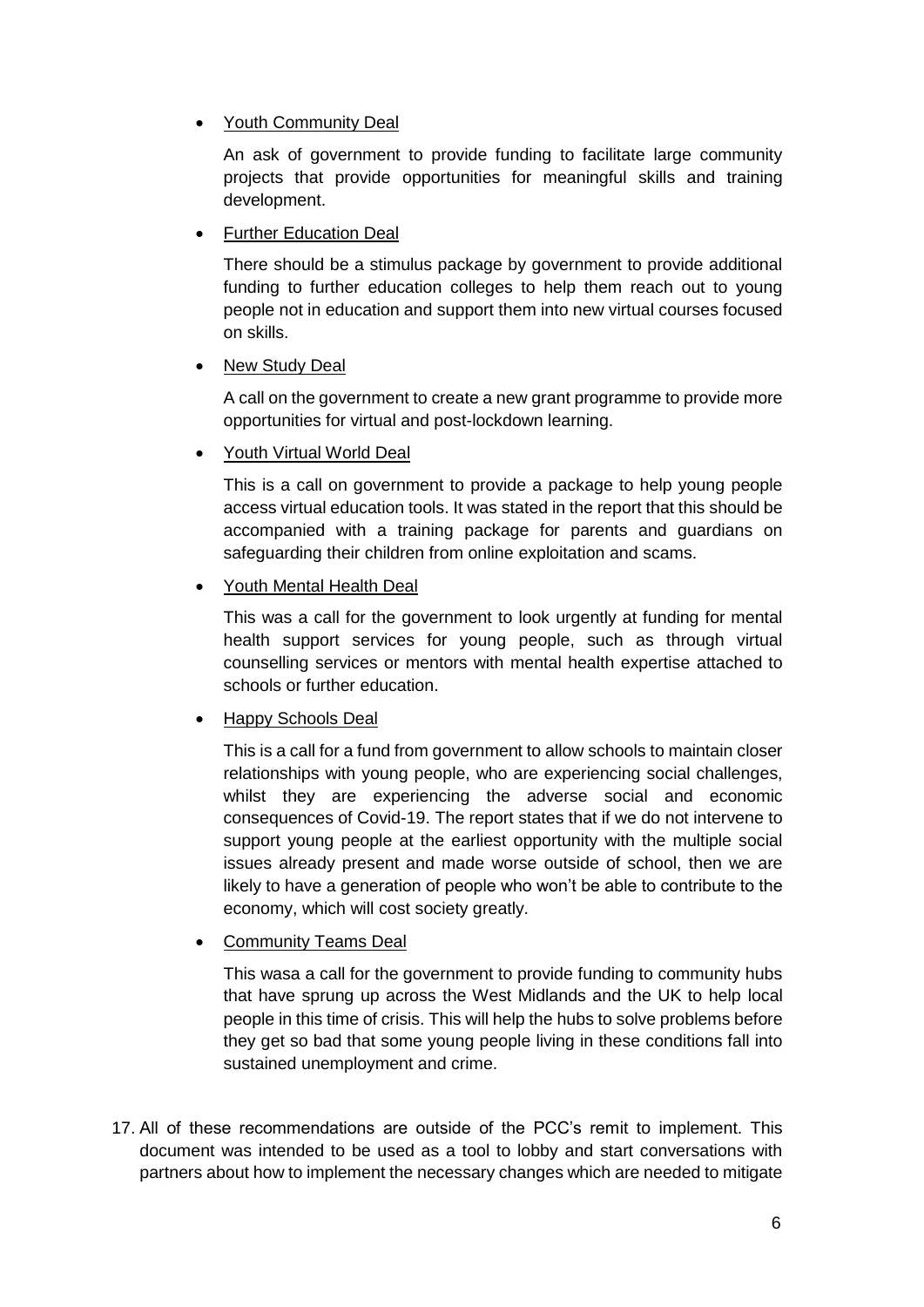the 'ticking time bomb' of youth unemployment. This report has been successful in that end.

- 18. Subsequent to this report, there have been several government statements and a summer budget which have been intended to mitigate the problems highlighted in this report. The OPCC would argue that the drives announced by the Chancellor in the Summer budget and the Prime Minister's speech in Dudley do not go far enough for the following reasons:
	- The £1000 furlough incentive is not likely to have much impact when over half of UK businesses are likely to have to lay staff off over the coming months (YouGov Poll).
	- The apprenticeship guarantee is a payment of £2000 for each apprentice hired over 25 and a payment of £1500 for each apprentice hired over 25. As mentioned in our New Generations Deal, thought needs to be given to both ensuring that apprentices are paid a fair wage and also that they are supported post their apprenticeship. This is a concern which is shared by the City and Guild Group, who have asked for funding specifically into lifelong learning hubs in the areas which are most impacted by unemployment. We should ask if the CA have factored in the apprenticeship cliff and how they plan to address this.
	- Eat out to Help Out will support those who can afford to eat out to pay less for their meals out but isn't the significant boost the hospitality sector needs, certainly isn't anywhere near the targeted support needed for the cohorts we interact with.
- 19. What's really missing from the governments plans is tailored support to suit the needs of communities who are going to be hardest hit by the upcoming economic downturn. The New Generations Deal offers a suite of support that matches the numerous needs of the disadvantaged communities which are being adversely affected.
- 20. For this reason the PCC's Strategic Advisor has had traction when approaching the Welsh government with this as a plan for them. The campaign for a detailed and substantive plan for tackling this youth unemployment crisis from government, continues.

## A Response to Economic Crime

- 21. In the UK the City of London Police (CoL) states that £2.2 billion was stolen from victims through fraudulent activity in the 2018-2019 financial year, with a reported 741,123 cases. However Experian, the credit rating agency, project the total cost of fraud to the UK economy to be closer to £193billion. In the West Midlands 35,964 cases were reported with a total loss of £58.8 million lost to victims in the same financial year. Given Experian's projections, the total impact of fraud on the West Midland's economy is likely to be much greater than that which is recorded. This was the national and local fraud picture at the start of this year. Covid is likely to have exacerbated the UK's vulnerability to this crime further.
- 22. Previous trends after natural disasters and great world events, such as the 2008 financial crash, have all seen a spike in cases of fraud in the aftermath of the event. Even after the Australian Bush Fires we saw a spike in Australian fraud cases, with a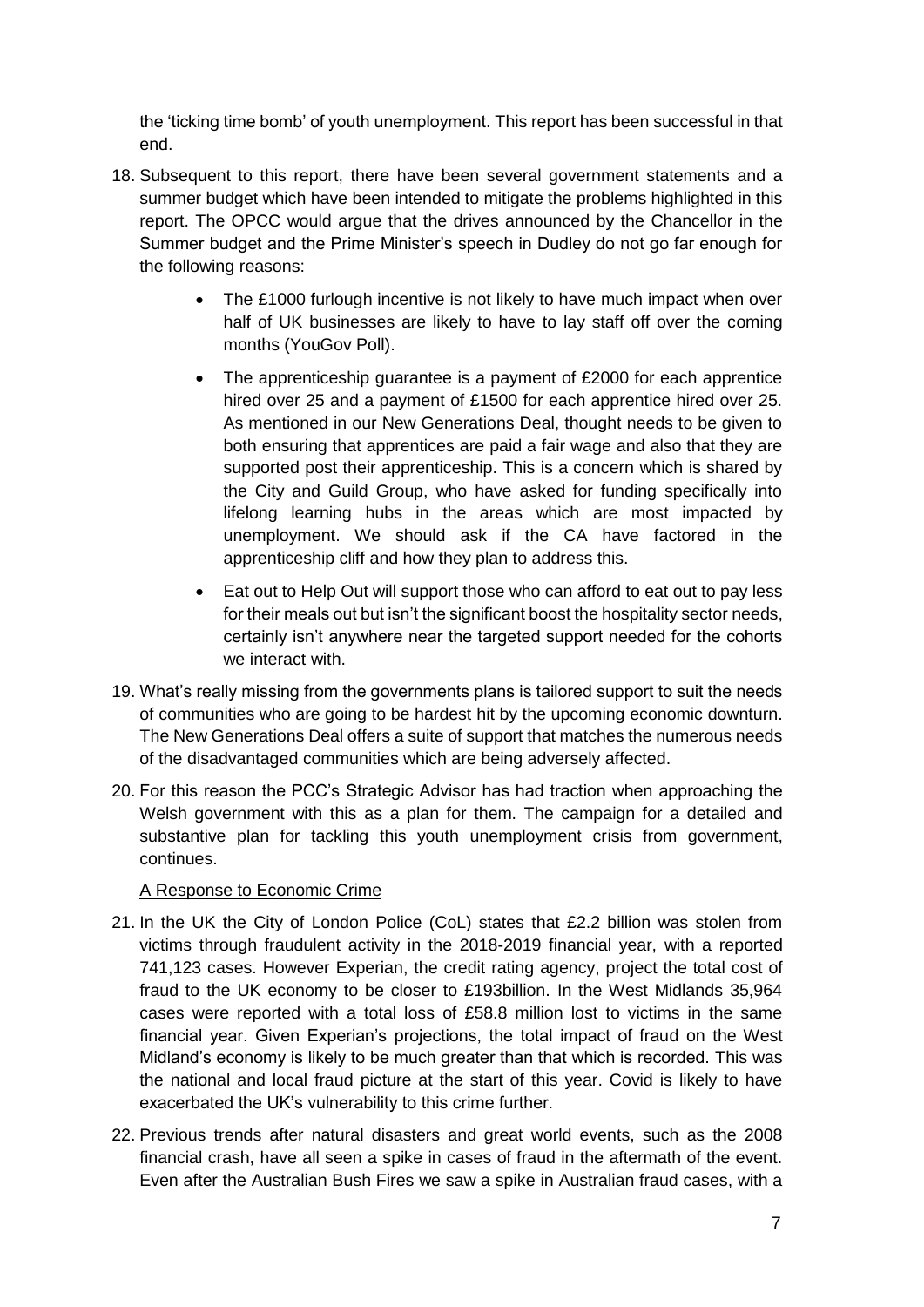spread of charity donation scams across the globe. The reasoning for this is because disasters present current and potential fraudsters with the fraud triangle: opportunity, motivation and rationalisation.

- 23. From an opportunity perspective COVID has presented current and future fraudsters with the perfect climate in which to commit fraud. People are feeling vulnerable, especially financially, they feel isolated and removed from friends and family. They are also in constant reach of technology, be this either for work or domestic purposes. This therefore provides great opportunity for fraudsters. There are also greater opportunities now than ever, with an altered normal – people do not know the current boundaries of this climate and what to expect from statutory services. This therefore means that both businesses, individuals and indeed the state are more susceptible to financial crime.
- 24. From a motivation perspective, there will of course be pre-existing fraudsters taking advantage of the current climate. However, at present, and over the coming months, people will be being placed under increased financial hardship. This will in turn motivate individuals who historically have not committed fraud, to consider taking advantage of the opportunities which are presented to them.
- 25. The final element of the fraud triangle is rationalisation. This is ultimately the process a fraudster goes through when they justify a fraudulent act. A fraudster will weigh up the chances they are for getting caught and/or the overall harm they will cause; versus the pay off and reward for committing the crime. In the COVID climate we are seeing this come to bear with clear results, where fraudsters clearly believe they can get away with committing fraudulent crimes because of the sheer number of opportunities which are presented.
- 26. It should be noted that the City of London Police, over the past few months, have seen an increase in the total number of COVID related frauds, they have not seen an increase in the total number of frauds being reported in to their central reporting mechanism – Action Fraud.
- 27. At present, reporting of fraud is so poor that this does not give us an accurate picture of whether are actually experiencing a national increase in frauds committed. That being said if we look at the trends of previous national crises, especially those that have deep ramifications for the economy, we can expect to see numbers of fraud cases rise for the period when people are experiencing extended financial hardship. We are therefore presently at a point, that as a region we need to be improving our coordination around economic crime.
- 28. The West Midlands is one of the great UK financial and economic hubs. The focus of a number of financial businesses having premises and even headquarters within the area makes us more likely to experience fraud against our businesses than other areas; a great number of jobs rely on our financial sector flourishing. This leaves our region more open to fraud and therefore our economy is more vulnerable to financial crimes.
- 29. At the OPCC we have been working hard to lobby for change in how the UK responds to fraud. Our recommendations for how this change can be achieved are to be published in a report in September which has been produced in partnership with Birmingham City University. The focus of this report is how the current crisis provides